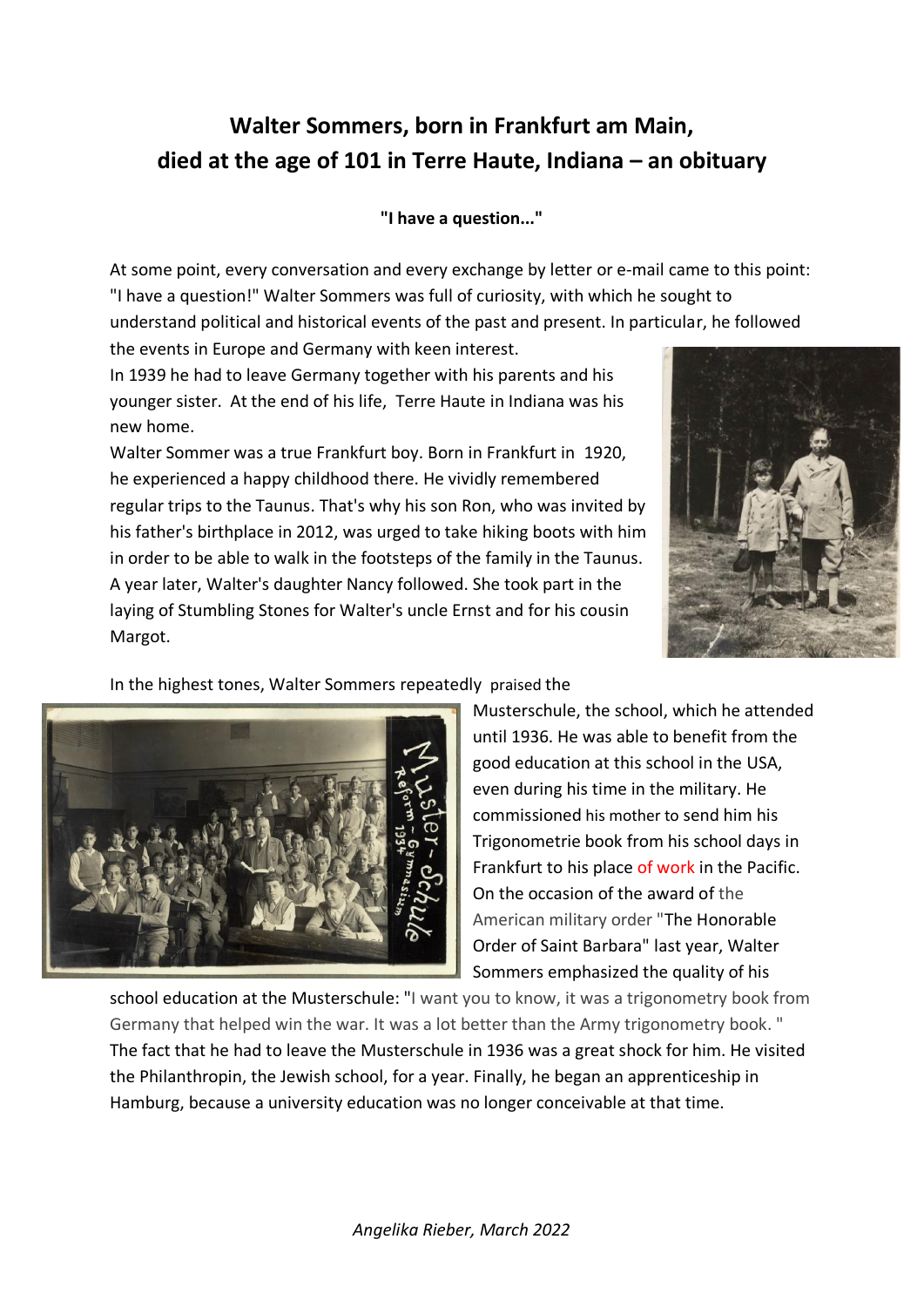With shining eyes, Walter told of the business of his father, the Wittwe Hassan chain. Julius Sommer had built up the delicatessen chain together with his brother-in-law Alfred Mayer. Walter Sommer fondly remembered how he and his father visited the almost 40 branches in and around Frankfurt. Wittwe Hassan sold coffee, cocoa, chocolate, wine and other delicatessen products. There was a roastery in the company headquarters in Hanauer Landstraße. The whole house was filled with the scent of coffee, Walter enthused.

The boycott in 1933 had little effect on the business at first, but the pressure to give up the company grew more and more. In 1937, the two entrepreneurs decided to sell the company. However, conditions imposed by the Nazi authorities prevented the sale of the entire chain of stores, which is why the two partners had to conduct difficult negotiations with different business partners and could only sell the company piece by piece. During the November pogrom of



1938, there were still two branches. They were completely devastated during the riots. Alfred Mayer had already emigrated to Holland in 1937. There he was able to survive hidden with his family. Julius Sommer was arrested on 10 November 1938 and deported to Buchenwald. He came back as a broken man. Walter described seeing his father in this state as his saddest experience in Frankfurt. "He could never understand that such a thing would happen in the Germany he knew."

After the release of Julius Sommer, the family feverishly prepared for emigration. In February 1939, the family was able to flee to the USA. But the beginning was difficult. The former entrepreneur did not succeed in regaining a foothold. For the younger ones, like his son Walter, it was easier. He served as a soldier in the American Army in the Pacific from 1942-1945 and became an American citizen in 1943.

In 1948, Walter Sommers married Louise Levite, a native of Straubing. Through an uncle of his wife, he moved to Terre Haute, Indiana in the same year. There he worked for 40 years at Meis, first as a buyer, later as vice president of the Meis department stores.

When he reached retirement age in 1988, Walter Sommers increased his diverse volunteer work, for example in hospitals, as president of the B nai B rith, for the Lighthouse Mission or the Jewish War Veterans.